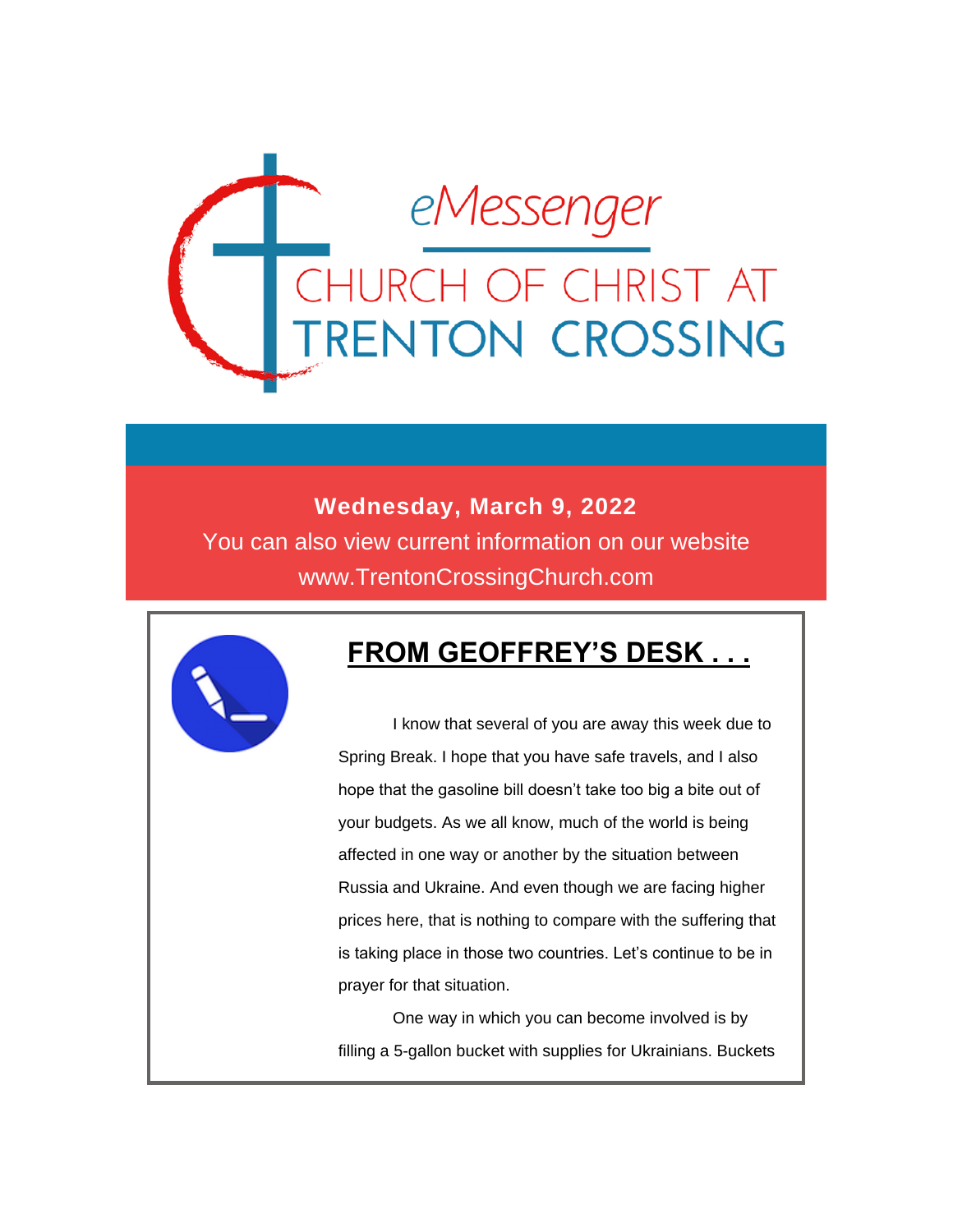are available at the building, and a list of needed supplies can be seen by scrolling down. All of the buckets will be sent to that area of the world via *Healing Hands, International* (the same organization affiliated with Churches of Christ that sponsors Walk4Water). Time is of the essence, because the buckets will be sent out on **Monday of next week.** Help out if you can. Look at the box below for more information.

 Finally, on **the last Sunday of the month, March 27,** we will be taking up a special contribution for Youth Missions. The money collected will go to help with special trips for our young people, including the upcoming Memphis Workcamp in June. Begin now making plans to give generously.

*-gs-*



## **Family Bucket Project**

Healing Hands International is working to fill 10,000 buckets with basic supply needs for refugee families from Ukraine. Trenton Crossing has 1,000 5-gallon buckets we hope to fill. We are reaching out to the Clarksville community to help with this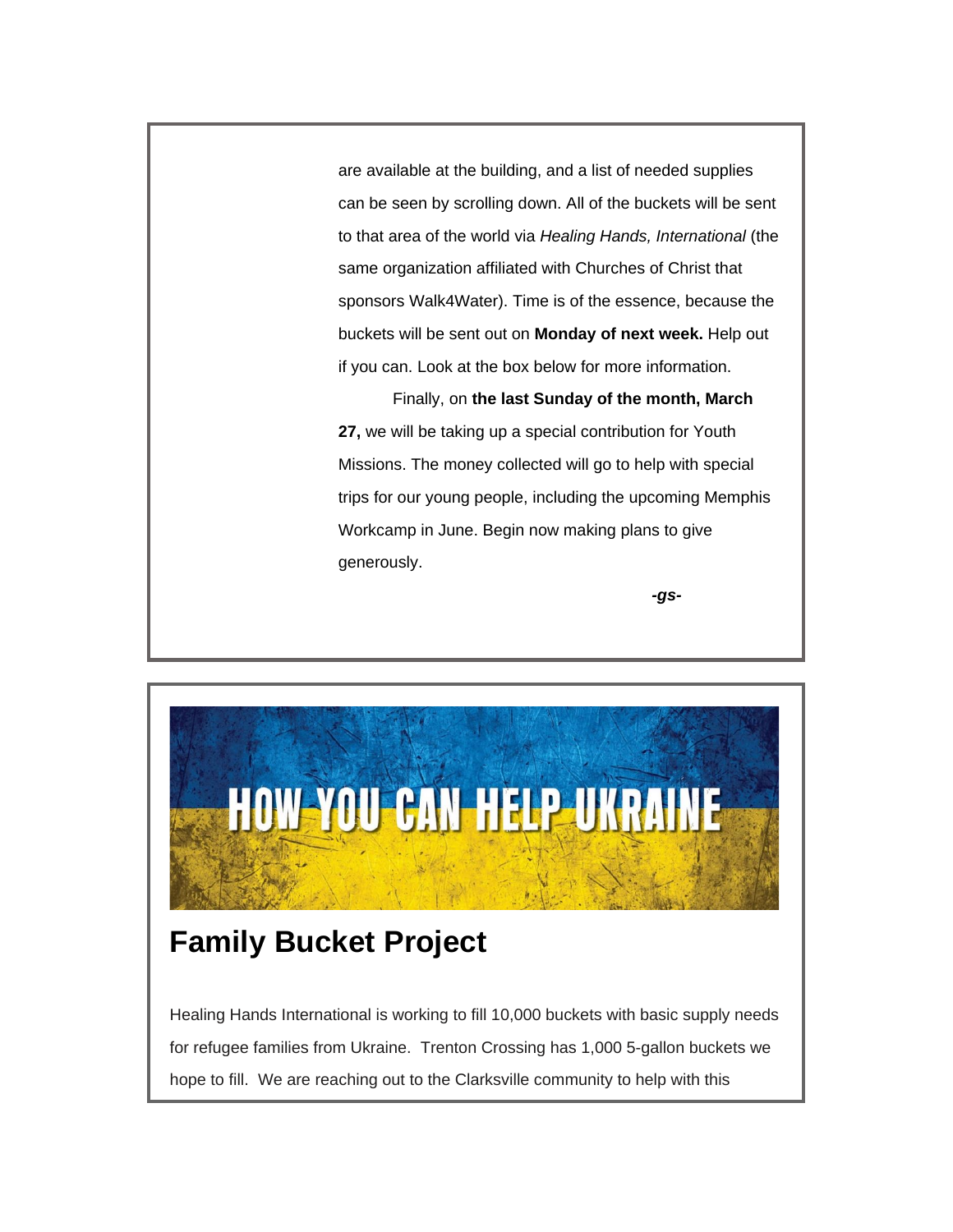effort. We have a list of items for each bucket, and the items must allow the lid to close on the bucket for transportation. The buckets need to be returned to our building by THIS Sunday. You may pick up a bucket, or buckets, at the building this week between 9am and 9pm. If no one is there to assist you, please scan the QR Code with your phone to sign out a bucket. We need volunteers to help as bucket distributors from 3pm-9pm Wednesday through Friday and on Saturday (hours to be determined.) We are asking you to volunteer for a 2-hour shift (3-5, 5-7, and 7-9.)

Each bucket needs to include ALL of the items listed below. Additional small items can be added as space allows.

| 3 thin hand towels         | silverware (fork, spoon, knife x4 - used or new) |
|----------------------------|--------------------------------------------------|
| 1 box kitchen matches      | 1 food storage container (Gladware, etc)         |
| 2 paring knives            | 1 bottle antibacterial hand soap (personal size) |
| 1 strainer bowl (OPTIONAL  | 1 bottle Dawn dish soap - 24oz                   |
| 1 pair adult scissors      | 1 cutting board or mat (flexible ok)             |
| 1 men's deodorant stick    | Band aids and antibiotic ointment                |
| 1 women's deodorant stick  | 1 tube toothpaste (not travel size)              |
| 3 2-pack toothbrushes      | 1 box emergency candles, 3 hours+ burn time      |
| 1 clothesline rope         | 1 bottle shampoo                                 |
| 2 bars bath soap           | 1 4-pack scouring pads                           |
| 1 vegetable cleaning brush | 1 scrubbing brush with handle                    |
| 2 potholders               | 4 coffee mugs (used or plastic)                  |
| 1 hand grater (OPTIONAL)   |                                                  |

Other items, if space allows: note pads and pens, small flashlight, lip balm, small packs of tissues, coloring books, crayons, etc.) We would also like you to write a note and tape it on the inside of the lid. On the note, please write a Bible verse and include that Clarksville, TN is praying for peace.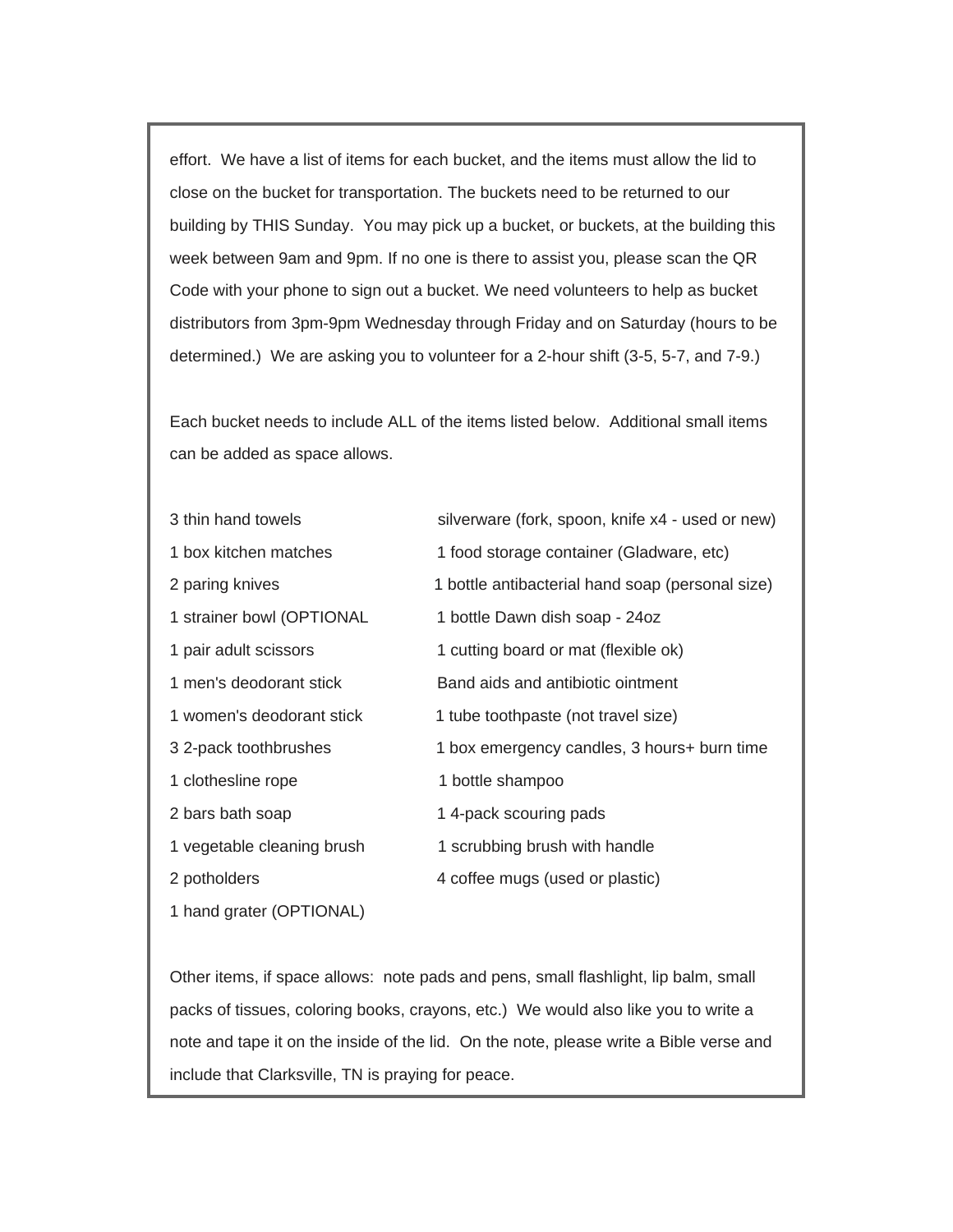If you want to donate money to aid the refugees, simply click this link to Healing Hands International: <https://www.hhi.org/ukraine>

Please help us with this effort and tell your friends and neighbors!!

For more info, see Chris Middleton.



## **Upcoming Events**

- **Tomorrow, Thursday, March 10 -** Parkinson's Awareness meeting, 3pm
- **Sunday, March 13 Daylight Saving Time begins**
- **Thursday, March 17 -** Dorcas Ministry, 6pm. Their meeting has been postponed one week.
- **Sunday, March 20 -** Stroudsville Church of Christ AGAPE Presentation
- **Friday, March 25-Saturday, March 26 -** Women of Hope Weekend. More info below.
- **Friday, March 25-Sunday, March 27 -** Marriage Seminar at Hilldale Church of Christ. More info below.
- **Sunday, April 17 -** TC Easter Egg Hunt
- **Saturday, April 30 -** Walk-4-Water

**More information about Upcoming Events can be found in the box below.**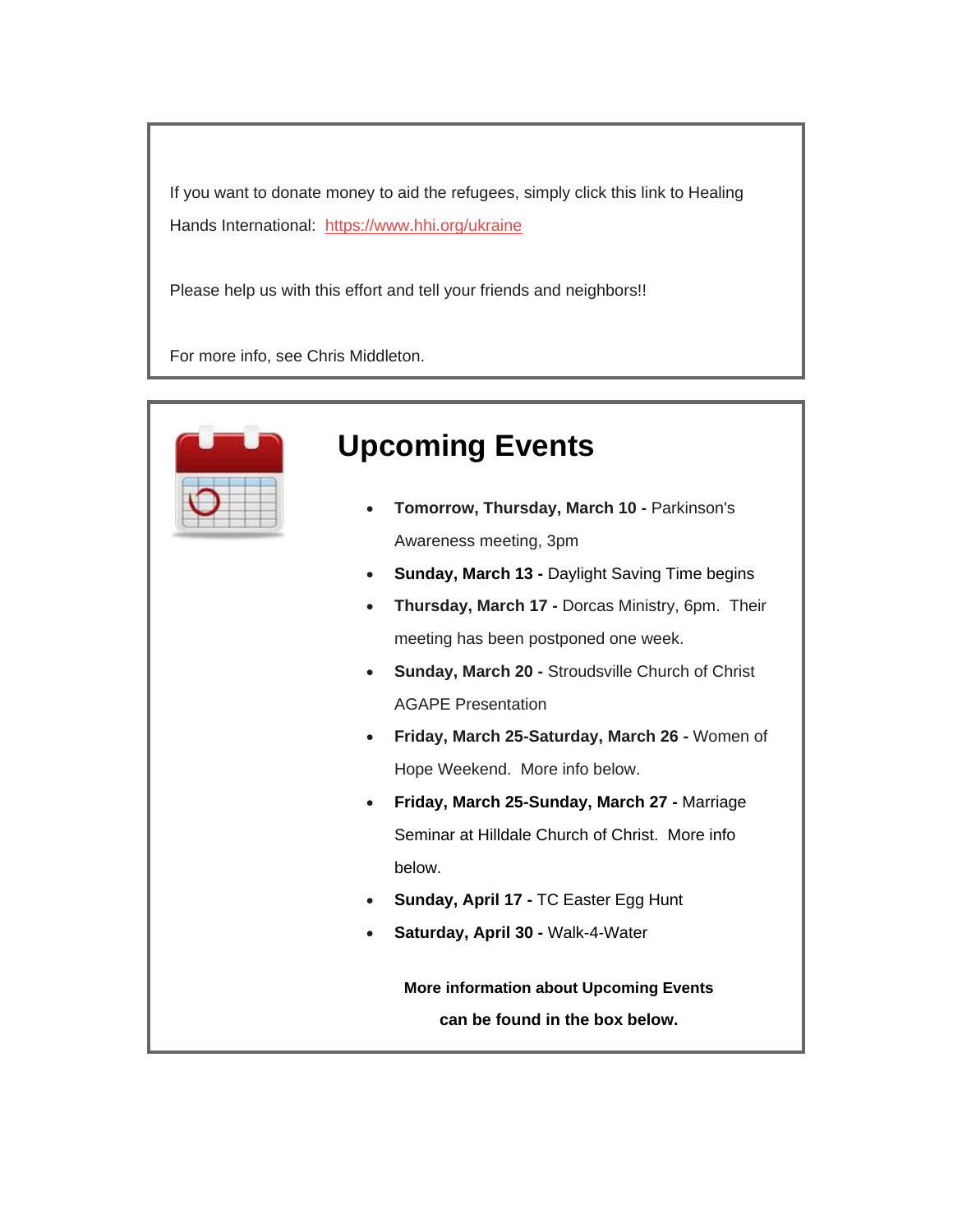

#### **Church News**

- **Dorcas Ministry -** The Dorcas Ministry usually meets every 2nd Thursday from 6-8pm in the Fellowship Hall, but this month, they will meet the 3rd week in March. Their next meeting will be Thursday, March 17. This ministry is for anyone of any age or talent level interested in crafting for God's glory.
- **Parkinson's Awareness -** The Parkinson's Awareness Group usually meets the 2nd Thursday of each month at 3pm in our Fellowship Hall. Their next meeting will be tomorrow, March 10.
- **AGAPE Christian Counseling Presentation** 
	- **-** Sunday, March 20, Stroudsville Church of Christ will have a special presentation from AGAPE Christian Counseling, 5pm. For more info, see the Sign-Up Board
- **Women of Hope Weekend -** The 2022 Women of Hope Weekend will be March 25 & 26 in Murfreesboro. The keynote speaker will be Lori Boyd. Other speakers will be Chrystal Emma Hurt and Patty Rodriquez. For more info, see Diana McArthur.
- **Marriage Seminar -** Hilldale Church of Christ is hosting a Marriage Seminar with Dr. Mike Cravens,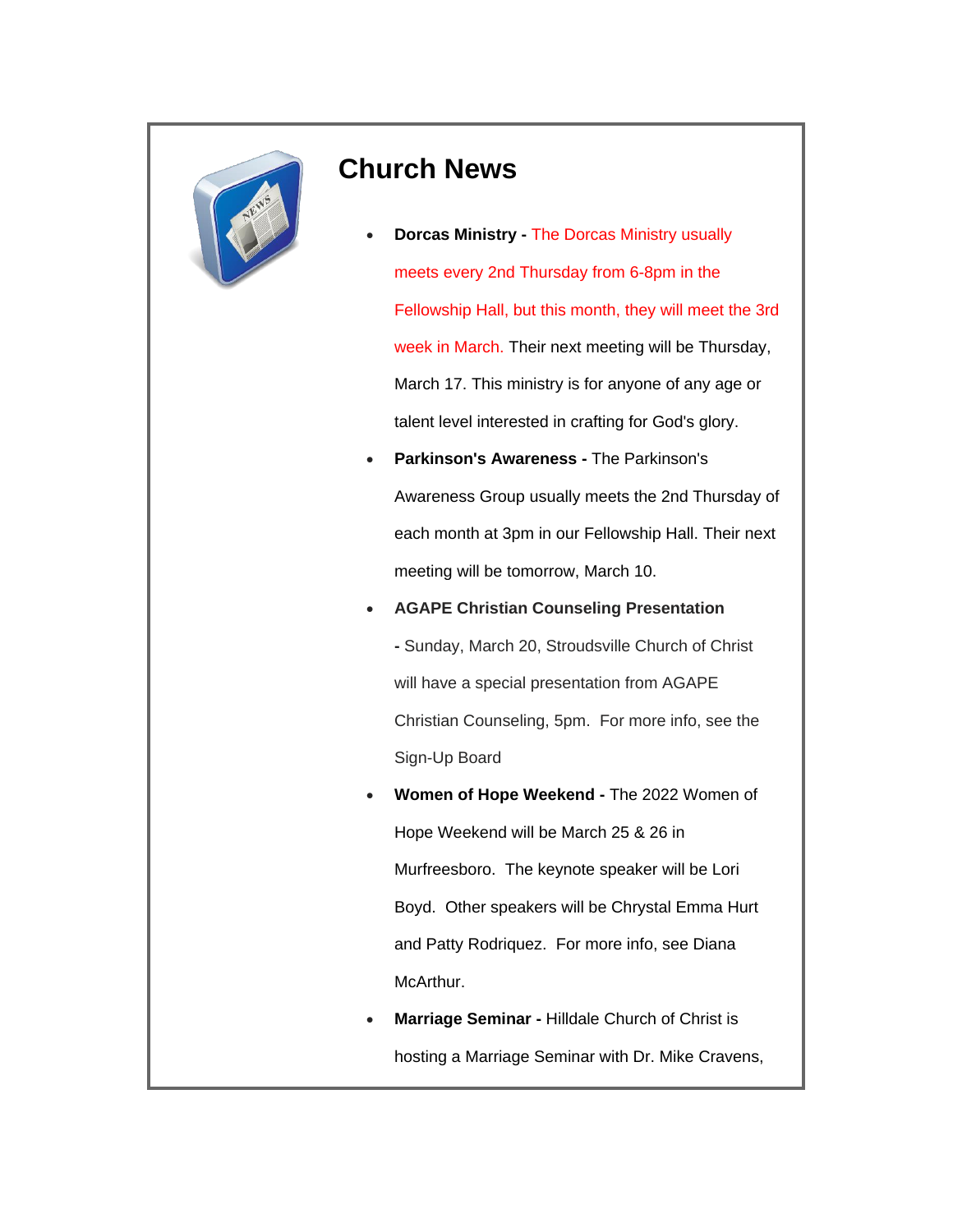Counselor and Professor at Freed-Hardeman University. The seminar will be Friday, March 25- Sunday, March 27. More info on the Sign-Up Board.



#### **Wedding Card Shower Will Sharp and Julie Puterbaugh**

We are hosting a Wedding Card Shower for Will Sharp and Julie Puterbaugh. Will is the son of Mark and Tammy Sharp. We have a table on the left wall of the Worship Center to collect cards and funds toward their future together. We will be collecting cards through Sunday, March 27.



## **Daylight Saving Time**

THIS Sunday, March 13

Daylight Saving Time begins this Sunday, March 13. Before going to bed Saturday, March 12, move your clocks forward one hour.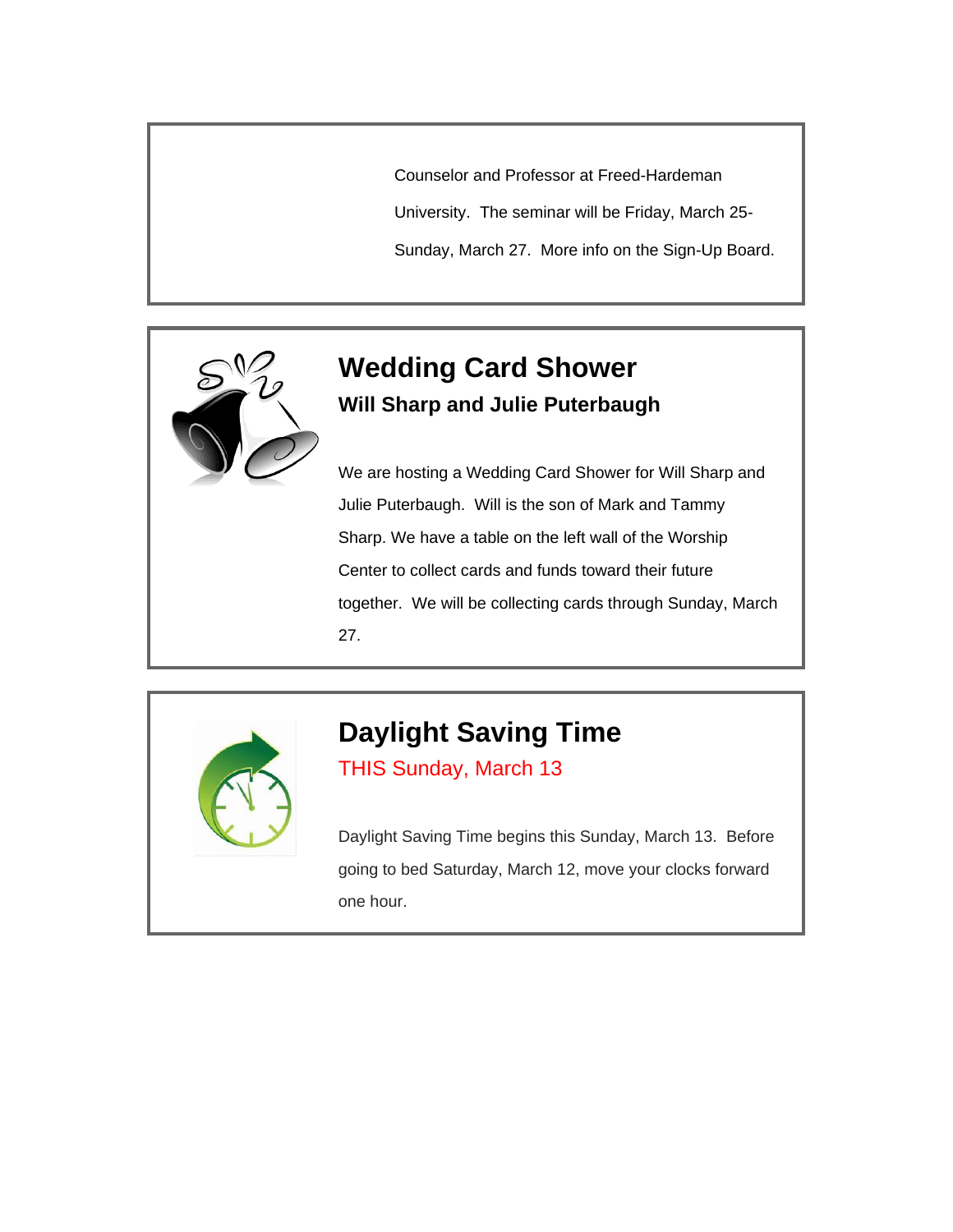

# **VBS 2022**

July 5 - 8

Mark your calendars! We are going on a Prayer Safari, July 5-8. This is for children ages 3 through 5th grade.



## **Wednesday Morning Ladies Bible Class**

Childcare Available

Our Wednesday Morning Ladies Bible Class now offers childcare during their Bible study. They meet Wednesdays at 10am in the Fellowship Hall.



## **Teachers Needed**

We need teachers in our Preschool and Elementary Departments. Come and enjoy our children and share the Bible with them. We need you for one month or one quarter at a time. See Karen Bradley, Gwyn Huggins, or Megan Kent if you can help.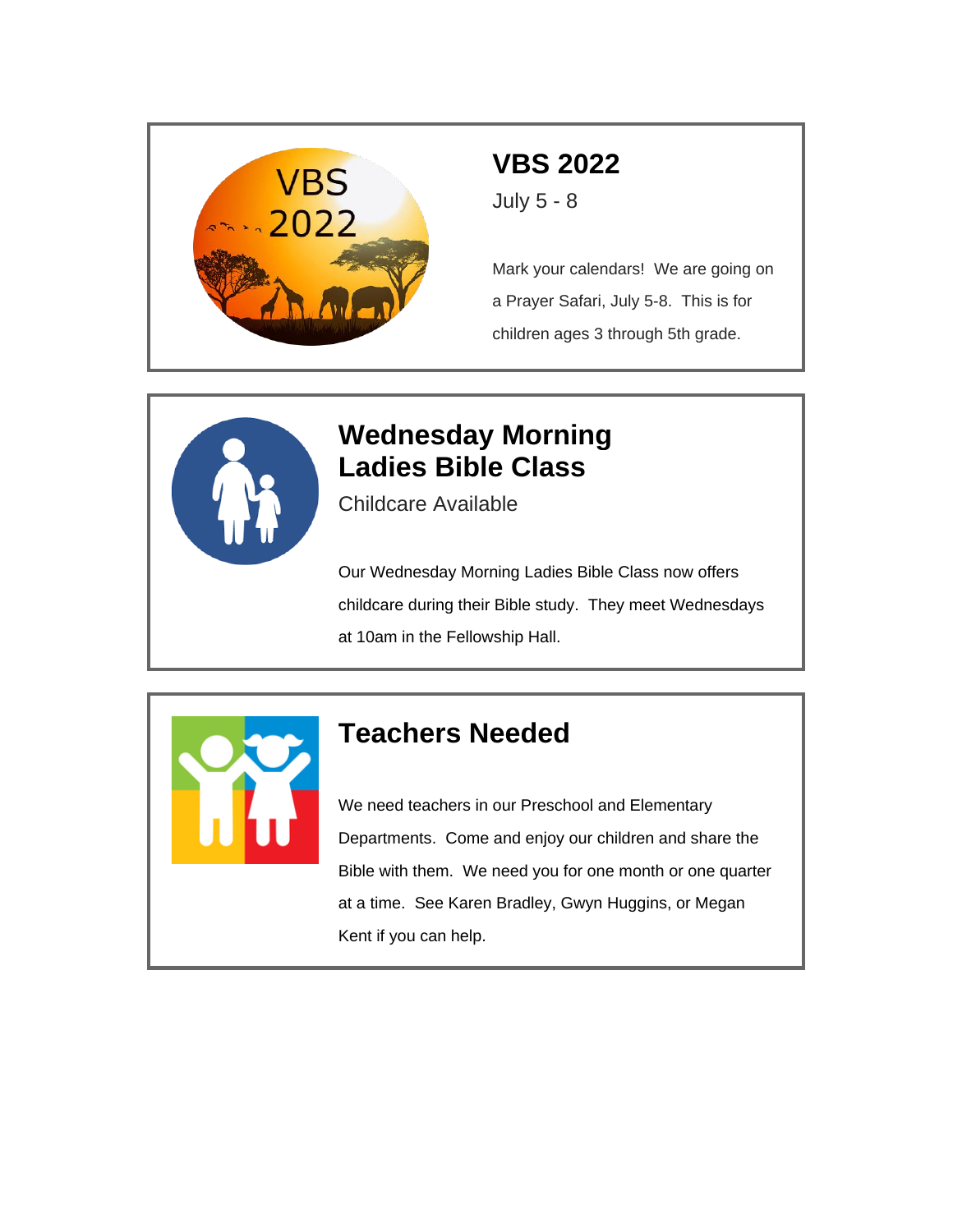

### **"Madison Street" News**

Some of us who worshiped with the Madison Street Church of Christ will remember Alfred and Dee Anderson. We have heard from Dee that the house that she and Alfred had lived in (next to Ewin and Jane Anderson's house) recently burned down. She thought that those who were familiar with that house would want to know. We are sorry for Alfred and Dee's loss.

#### **WORLD BIBLE SCHOOL REPORT**

#### **USA - February 2022**

| Referrals                 | 28 |  |
|---------------------------|----|--|
| Lessons Graded            | 30 |  |
| Graduates                 | 2  |  |
| New Students              | 10 |  |
| <b>Bibles Requested</b>   | 2  |  |
| <b>Baptisms Requested</b> | 1  |  |
| <b>Baptisms Confirmed</b> |    |  |
|                           |    |  |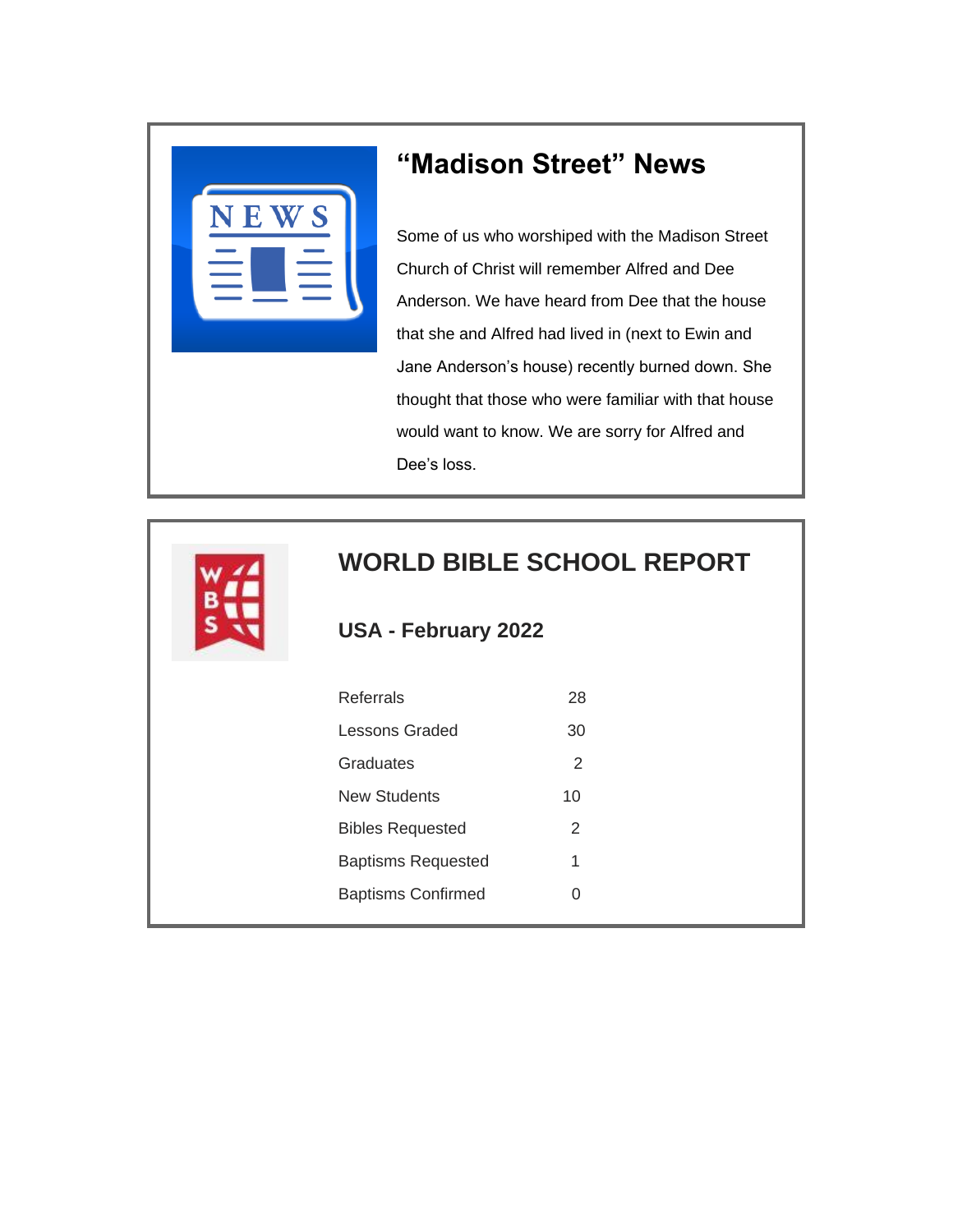

# **UTCYG**

#### **Sunday Morning 9am** Middle School Class (6th-8th) High School Class (9th-12th)

**Wednesday Afternoon Fellowship and Mid-Week Bible Study 4:30-8pm** Middle School Class (6th-8th) High School Class (9th-12th)

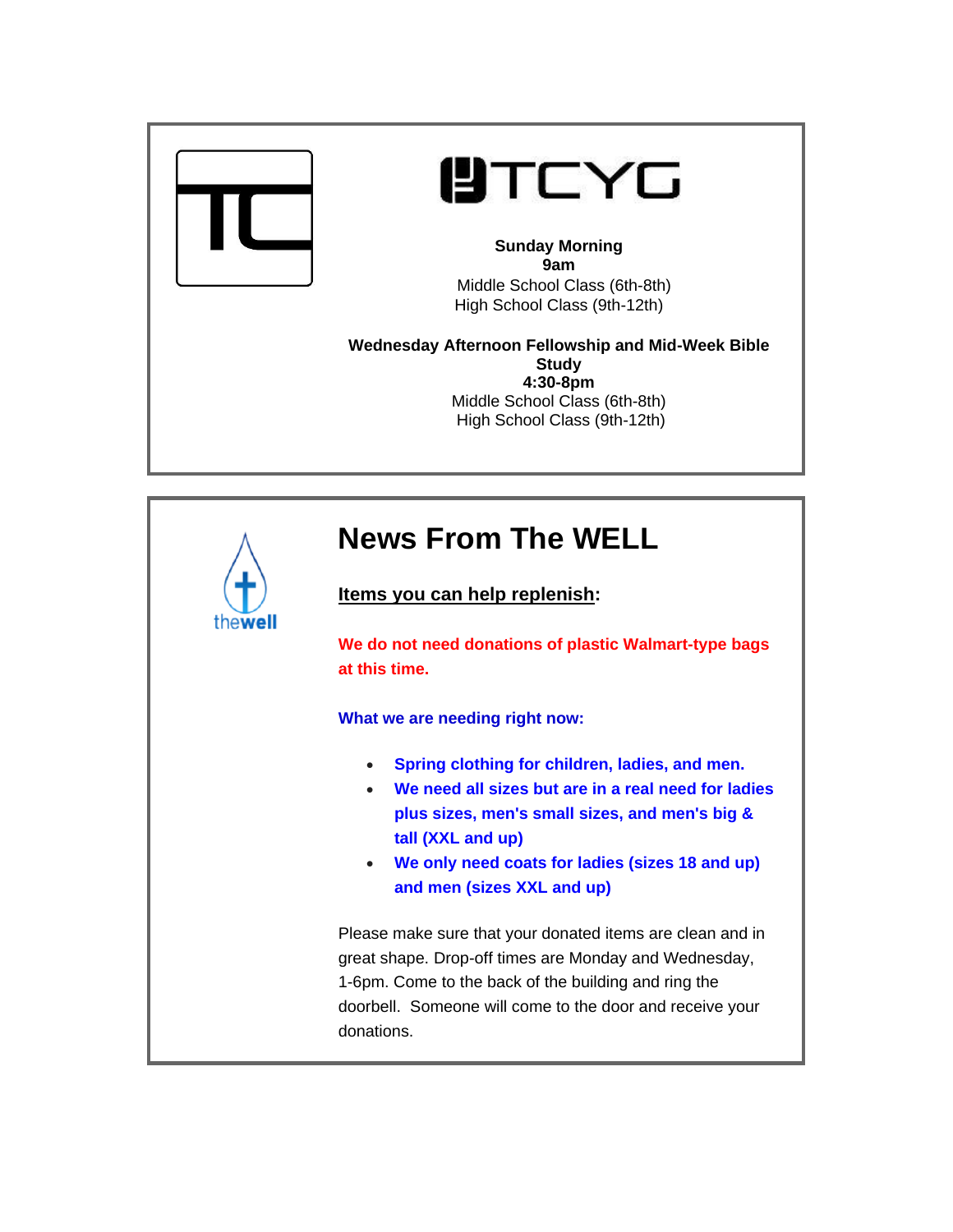#### **Clothing Guidelines:**

- Drop-off times are Monday and Wednesday, 1-6pm. Come to the back of the building and ring the doorbell. Someone will come to the door and receive your donations.
- We are ONLY accepting items that are in GREAT shape. Please send all other items to another ministry in town.
- The green bin behind our building is closed at this time. Please do not leave your donations outside! Any items left outside will be disposed of.

**Food Item:** We need jelly

#### **Well Contact Information:**

931-802-2889 TheWell@TrentonCrossingChurch.com

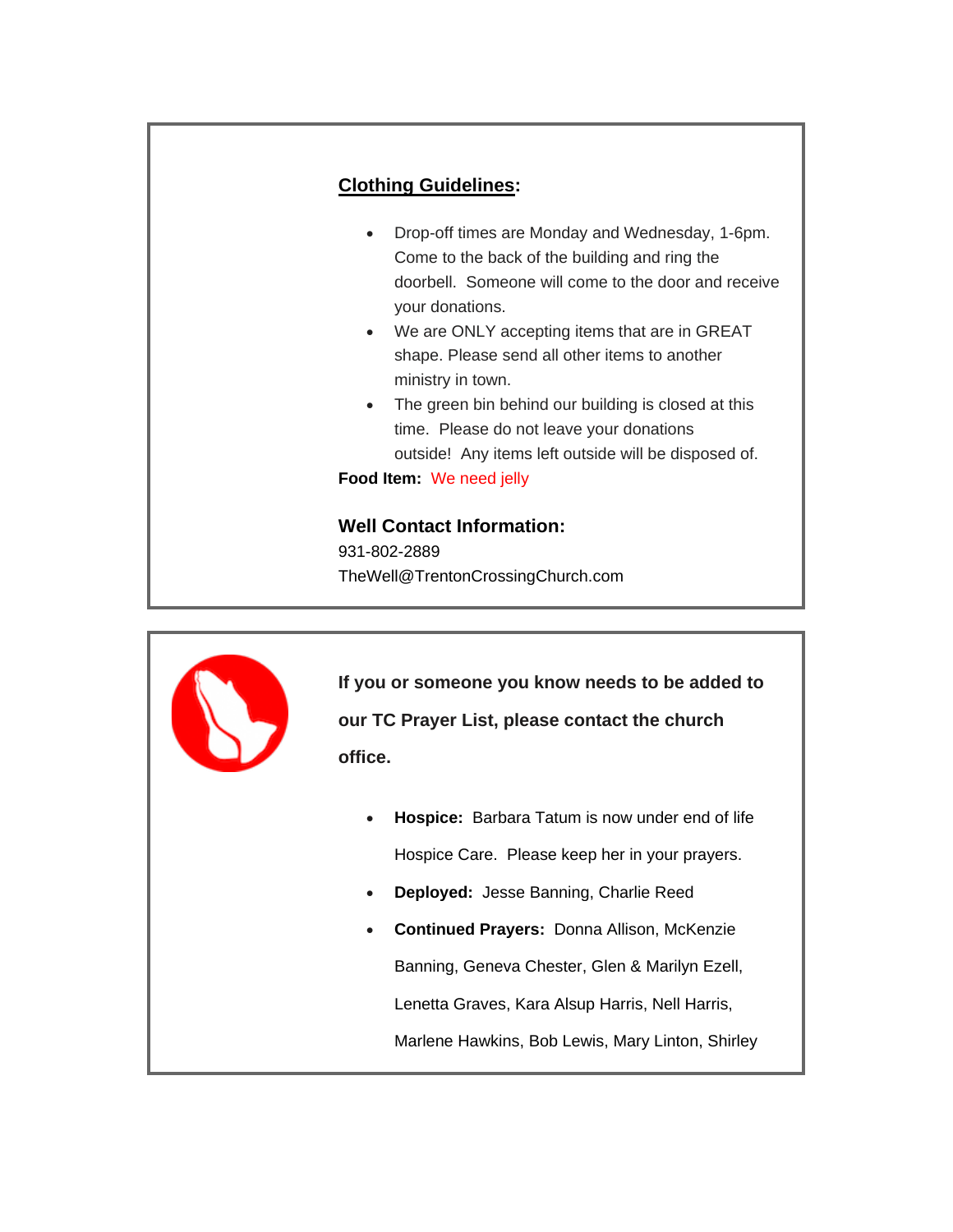Marable, Ann Suddeath, Barbara Tatum, Greg Troupe, and Harold and Carolyn Vann.

- **Home-Centered:** Mary Ann Abner, Linda Allen, Jimmy & Betty Collier, Penny Darnell, Frances Johnson, and Virgie Mallory.
- **Family & Friends: Glen Chester (brother of Teresa)** Winn); Marlon and Linda Crow (long-time members who recently moved to Alabama); Philip Graham (friend of Marla Brown) is in the hospital on a ventilator; Isabel Johnson (16-year-old daughter of Jenny Muiznieks' friend) is fighting Leukemia; and Tyler Roberts (Ken Roberts 12-year-old nephew) is receiving treatment at St. Jude.
- **Arcadia Senior Living:** Glen and Marilyn Ezell, Apt. 304 (175 Chesapeake Lane, 37040);

Harold and Carolyn Vann, Apt. 232;

Lovetta Wright, Room 226

- **Fieldstone Place:** Dottie Hall, Room 1009 (51 Patel Way, 37043)
- **Jubilee House:** John Harrison, Room 114 (475 Bellamy Lane, 37043);

Lindsey Skinner, Room 105;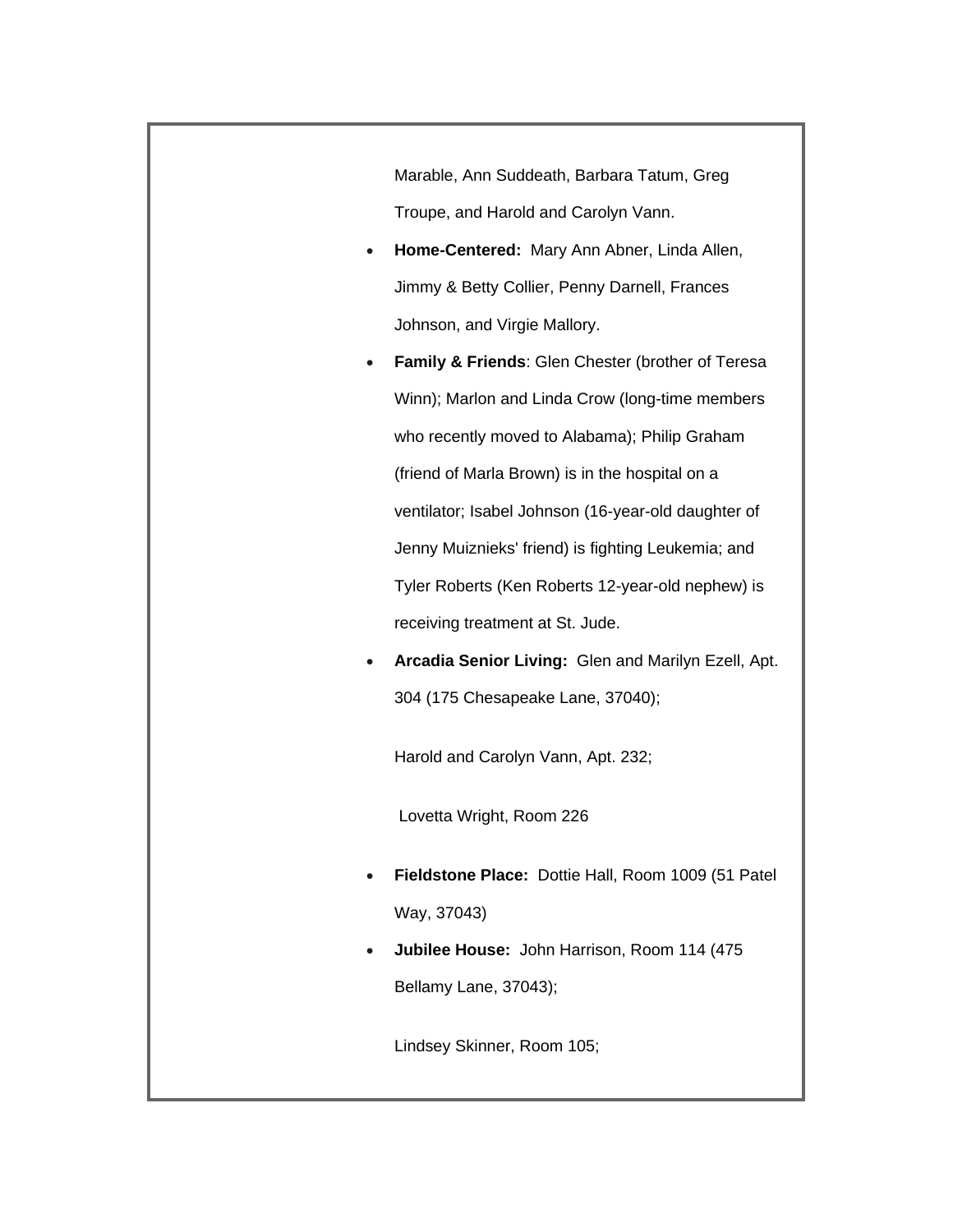Barbara Tatum, Room 229

• **The Villages at the River Club:** Pat Thompson,

Apt. 308 (1176 Warfield Blvd., 37043):

Betty Wood, Apt. 405

- **Uffelman:** Tammy Roe, Apt. 302: (215 Uffelman Dr., 37043)
- **Walking Horse:** Colleen Combs, Room 109 (207 Uffelman Dr., 37043)

Anita Cooper, Room 125



### **When you can't be with us . . .**

When you are unable to join us for our in-person worship assemblies at the building on Sunday morning, you can connect with us via Facebook and YouTube. PLEASE NOTE: You DO NOT need to be registered on Facebook in order to access our Facebook page.

Simply go to [www.facebook.com](http://www.facebook.com/) and go to our page

(Church of Christ at Trenton Crossing)